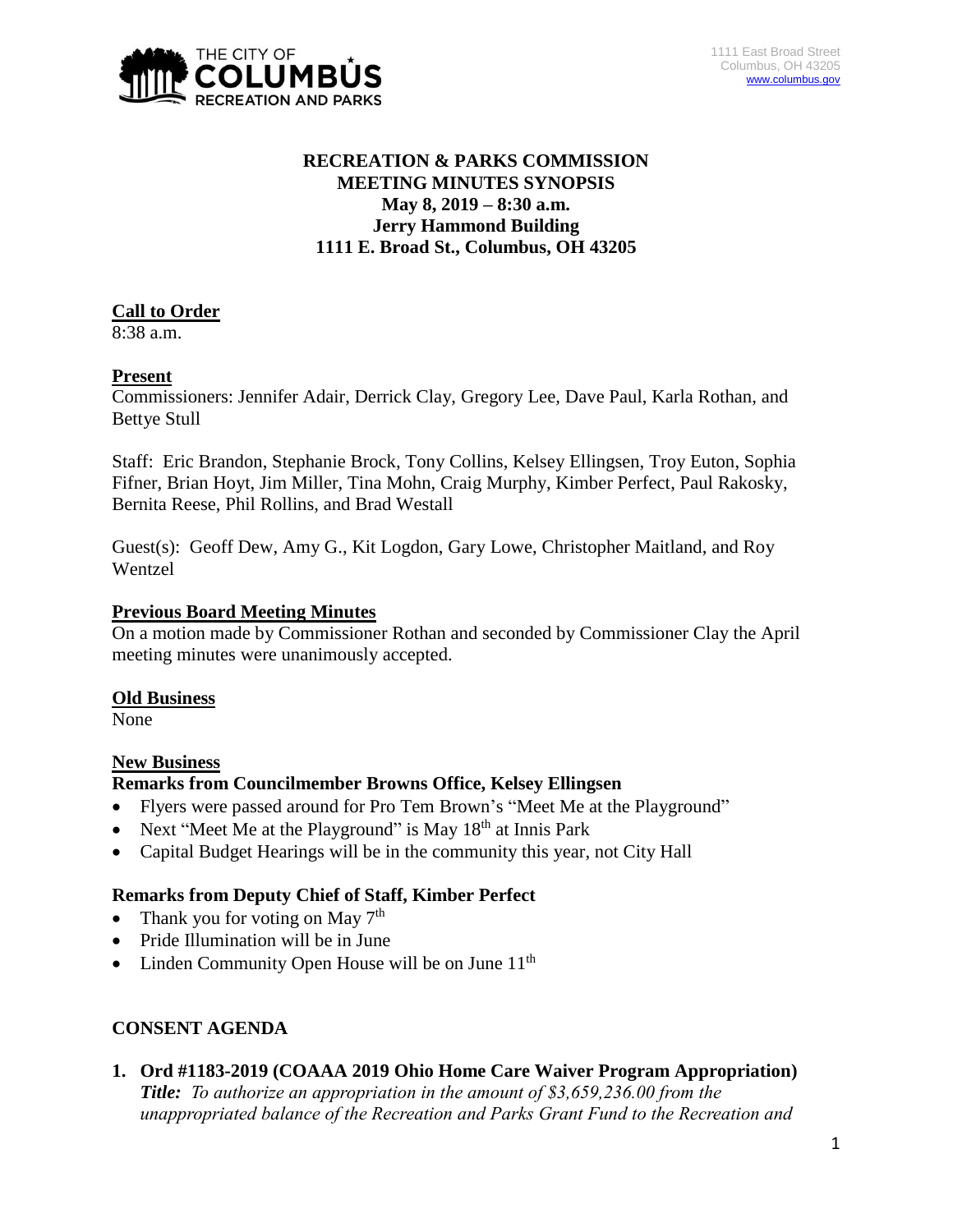

*Parks Department for the Central Ohio Area Agency on Aging in connection with the Ohio Home Care Waiver Program; and to declare an emergency. (\$3,659,236.00)*

# **2. Ord #1224-2019 (Mel Dodge Summer Zoo Days 2019)**

*Title: To authorize the Director of Recreation and Parks to enter into a contract with the Columbus Zoological Park Association to provide transportation, shirts and novelties for children from the Recreation and Parks playground program to the Columbus Zoo and Aquarium as a part of the Melvin B. Dodge Summer Zoo Days. (\$0.00)*

### **3. Ord #1260-2019 (COAAA Grant Match Transfer 2019)**

*Title: To authorize and direct the transfer of \$182,489.00 from the Recreation and Parks Operating Fund to the Recreation and Parks Grant Fund for a Title III-A Project Grant match. (\$182,489.00)*

# **4. Ord #1262-2019 (Natureworks Grant Application 2019 - Franklinton West Park)**

*Title: To authorize the Director of the Recreation and Parks Department to apply for grant funding from the Ohio Department of Natural Resources (ODNR) Natureworks Program for the Franklinton West Park Improvements, and to provide the necessary match funds; and to declare an emergency.*

On a motion made by Commissioner Rothan and seconded by Commissioner Lee the Commission unanimously approved the Consent Agenda.

# **ADMINISTRATION AGENDA**

# **5. Ord# 1261-2019 (Greenways Trail Connections 2019)**

*Title: To authorize and direct the Director of Recreation and Parks to enter into contract with Environmental Design Group, LLC (EDG) for professional services for improvements to the Olentangy Trail at Dodridge St and Alum Creek Trail at Frebis Ave and Integrity Drives; to authorize the expenditure of \$108,312.94 from the Recreation and Parks Fund; and to declare an emergency. (\$108,312.94)*

# **6. Ord# 1270-2019 (Linden Park and Community Center)**

*Title: To authorize the Director of the Recreation and Parks Department to enter into contract with Elford, Inc. for the Linden Park and Facility Improvements project; to authorize the expenditure of \$24,800,000.00; and to declare an emergency. (\$24,800,000.00)*

# **7. Ord# 1272-2019 (Olentangy Trail - Arena District 2019)**

*Title: To authorize the Director of the Recreation and Parks Department to modify a contract with Burgess and Niple (Ord. 1556-2017, July 31, 2017) for detailed engineering services for the Olentangy Trail - Arena District Connector; to authorize the expenditure of \$695,654.41; and to declare an emergency. (\$695,654.41)*

On a motion made by Commissioner Clay and seconded by Commissioner Adair the Commission unanimously approved the Administration Agenda.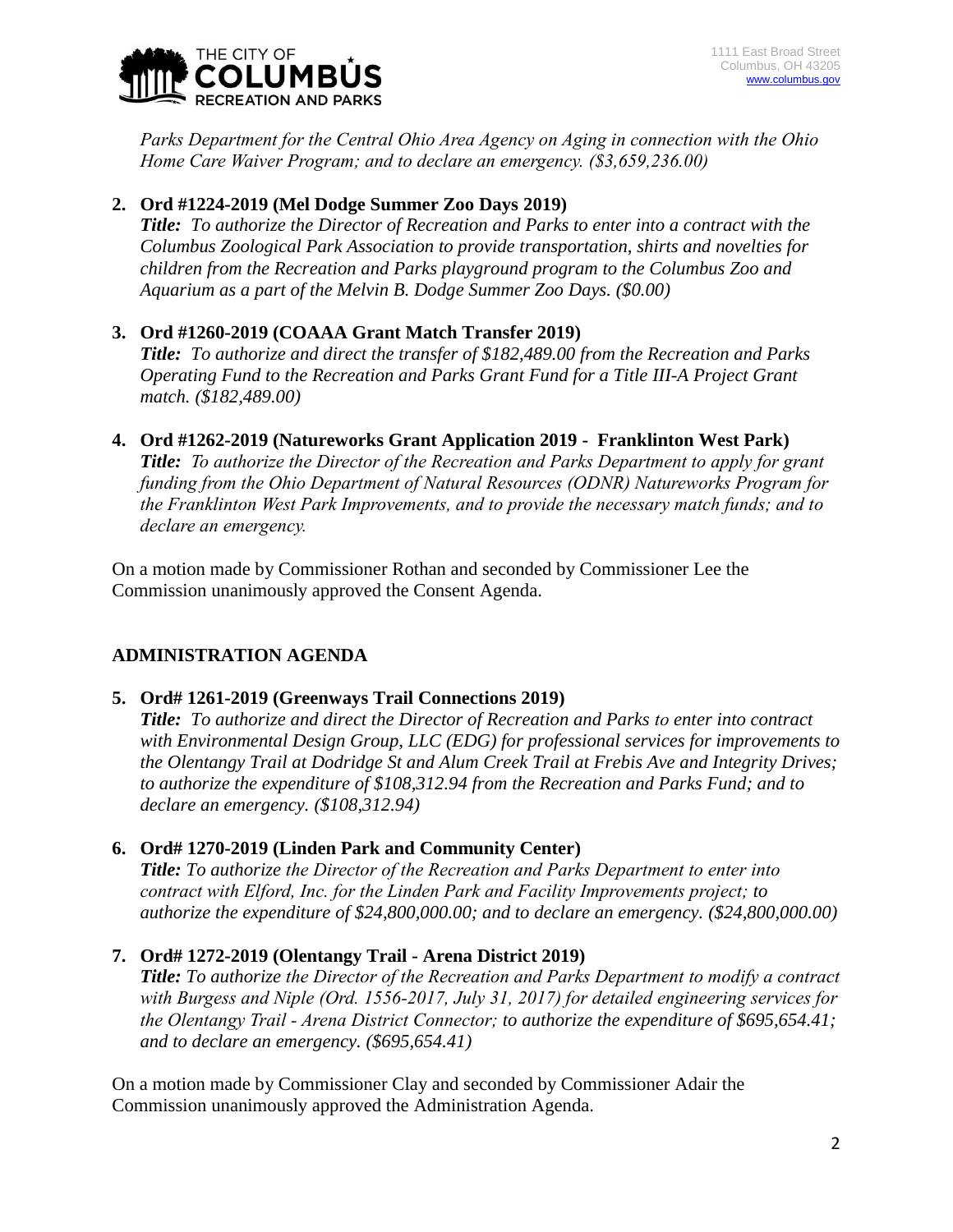

#### **PARKS MAINTENANCE & OPERATIONS**

### **8. Proposed Name Change for Spring & Hamilton Park – COMMISSION ONLY**

*Title: To authorize the Director to officially change the name of Spring and Hamilton Park to the proposed 'Bronzville Community Park". The community, Civic Association and Area Commission all support this name change and collectively submitted an application, in alignment with our Parks Naming Policy, to officially change the name. This name change will appropriately reflect the both the significance of the historical presents of the community as well as the current presents within the community.*

### **9. Ord# 1269-2019 (Saunders Park VAP Modification 4)**

*Title: To authorize the Director of the Recreation and Parks Department to modify the contract with Burgess & Niple, Inc. for additional services to finalize the VAP documentation, Hexion review and research and OEPA additional information request for Saunders Park; to authorize the modification of \$19,700.00 for a total project expenditure of \$550,700.00; and to declare an emergency. (\$0.00)*

On a motion made by Commissioner Paul and seconded by Commissioner Adair the Commission unanimously approved the Parks Maintenance and Operations Agenda.

#### **RECREATION & PROGRAM SERVICES AGENDA**

#### **10. Ord# 1114-2019 (ODNR Grant 2019)**

*Title: To authorize and direct the Director of Recreation and Parks to apply for and accept a grant from, and enter into a grant agreement with, the State of Ohio, Department of Natural Resources, Division of Wildlife in the amount of \$3,158.00 for fishing, canoeing, and water safety programs; and to authorize an appropriation of \$3,158.00 from the unappropriated balance of the Recreation and Parks Grant Fund. (\$3,158.00)*

On a motion made by Commissioner Adair and seconded by Commissioner Clay the Commission unanimously approved the Recreation & Program Services Agenda.

#### **YOUTH & FAMILY DEVELOPMENT AGENDA**

#### **11. Ord# 1198-2019 (SuperGames 2019)**

*Title: To authorize and direct the Director of Recreation and Parks to enter into contract with Direct Instructional Support Systems Inc. for mobile game rental services; to waive the competitive bidding provisions of the Columbus City Code, Chapter 329; to authorize the expenditure of \$63,425.00 from the Recreation and Parks Operating Fund; and to declare an emergency. (\$63,425.00)*

On a motion made by Commissioner Stull and seconded by Commissioner Adair the Commission unanimously approved the Youth & Family Development Agenda.